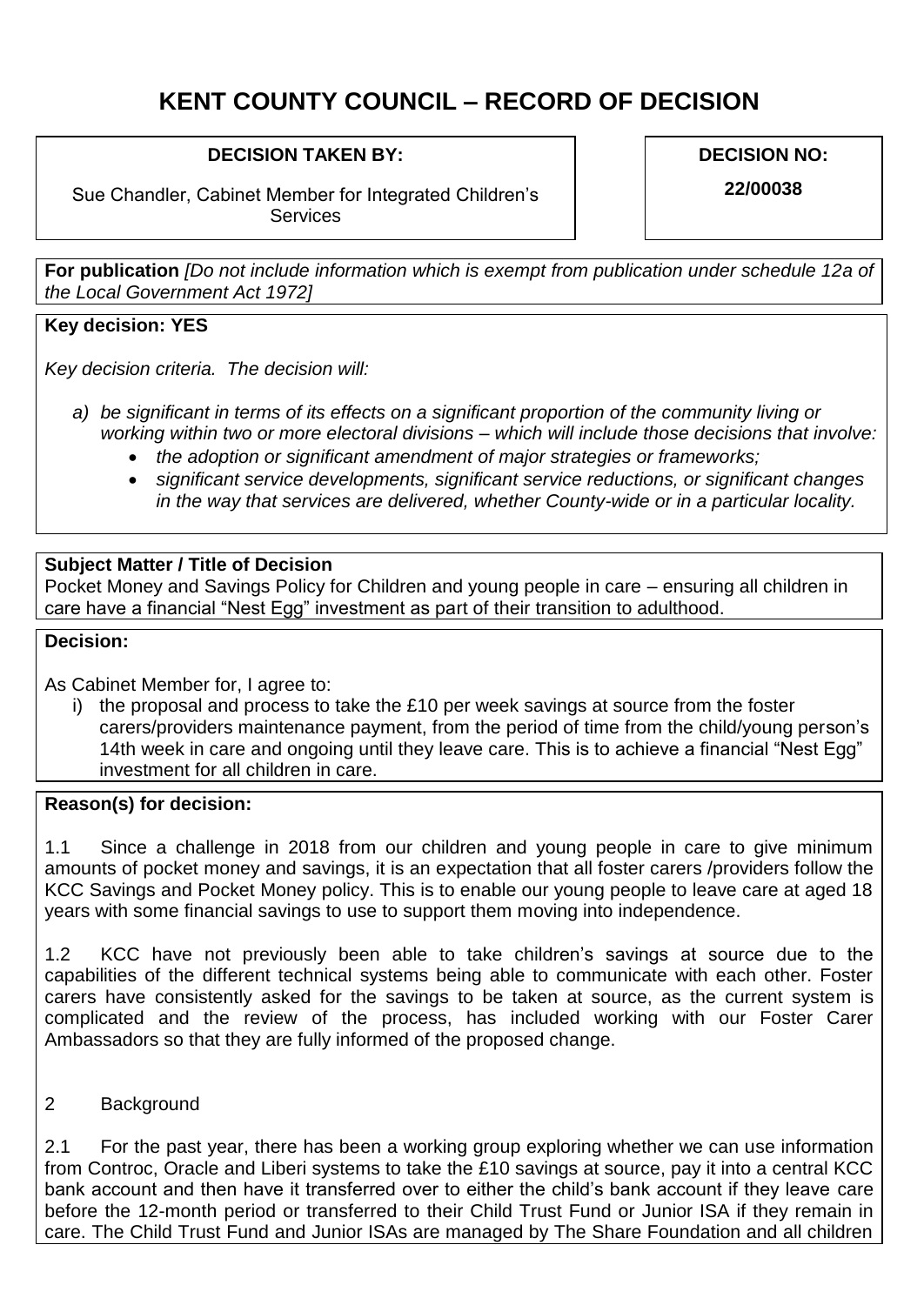in local authority care for over a 12 month period, receive a £200 payment from the government into either their Child Trust Fund or Junior ISA.

2.2 The current process is that foster carers and providers who receive a maintenance payment for the care of the child, make savings on an individual basis which often results in children's savings being kept in a variety of different bank accounts. This process needs to be changed to simplify it and remove the risk of our children and young people's savings going astray or it being spent before they reach 18 years old. We therefore would like to manage the savings 'at source' and reduce the number of accounts that children/young people have. Each area has managed a number of complaints from young people who have moved between carers/providers and savings have not been made available to them. If foster carers are no longer fostering for KCC, it makes it almost impossible to get them to pass on any savings, if these have not been passed on, whilst the child is in their care.

2.3 In some cases, carers/providers do not always open the child's bank account quickly enough, they may then be reluctant to 'backpay' the £10 per week and this is challenging for social workers to have oversight of, there have been instances where children/young people have moved to alternative carers or left care and not had their savings paid, leaving them with no money to support their transition to independence and the directorate has had to cover these funds as a resolution to the complaint from the young person.

2.4 There are also income tax implications for foster carers, who must pay the £10 per week from the maintenance fee already received and if we could eradicate this it will have a small benefit on carers payments, which may positively impact recruitment and retention of foster carers and reduce resistance to introducing this change.

2.5 The first phase of this proposed change of process will apply to all children and young people placed in "in house" foster care, Independent Fostering Agencies and Residential care home provision.

2.6 The second phase will review the savings provision for young people aged 16 – 18 years living in supported accommodation, following a challenge and a number of complaints from this age group of young people, who feel they are not treated equally to those in foster care. This will be a separate workstream and a review undertaken with a timescale for completion and recommendations delivered by September 2022.

3. Pocket Money and Savings Policy

3.1 0-13 weeks in care - carers/providers receive as part of the maintenance payment, £10 per week settling in fee per child/young person to account for initial costs and set up Bank Account in child/young person's name to encourage them to put aside a small amount of their pocket money, that they can access at any time. The child's social worker will complete the CIC Review Pre-Meeting Report to confirm this has been done, record Bank Account details on Liberi 'Record of child/young person's Bank Account, CTF/JISA' and Independent Reviewing Officer (IRO) will check at Review (No change in policy).

3.2 From the child/young person's 14th week in care, £10 per week will be taken at source from the maintenance payment and be held in a Kent County Council Account, until either a Child Trust Fund or Junior ISA is identified by The Share Foundation, following a child/young person's 52 weeks in care.

3.3 Should the child/young person leave care before 52 weeks, the amount of savings held in the KCC Account will be paid into the Bank Account set up in the first 13 weeks by the carer/provider.

3.4 At 52 weeks, Management Information Team contact The Share Foundation to request that